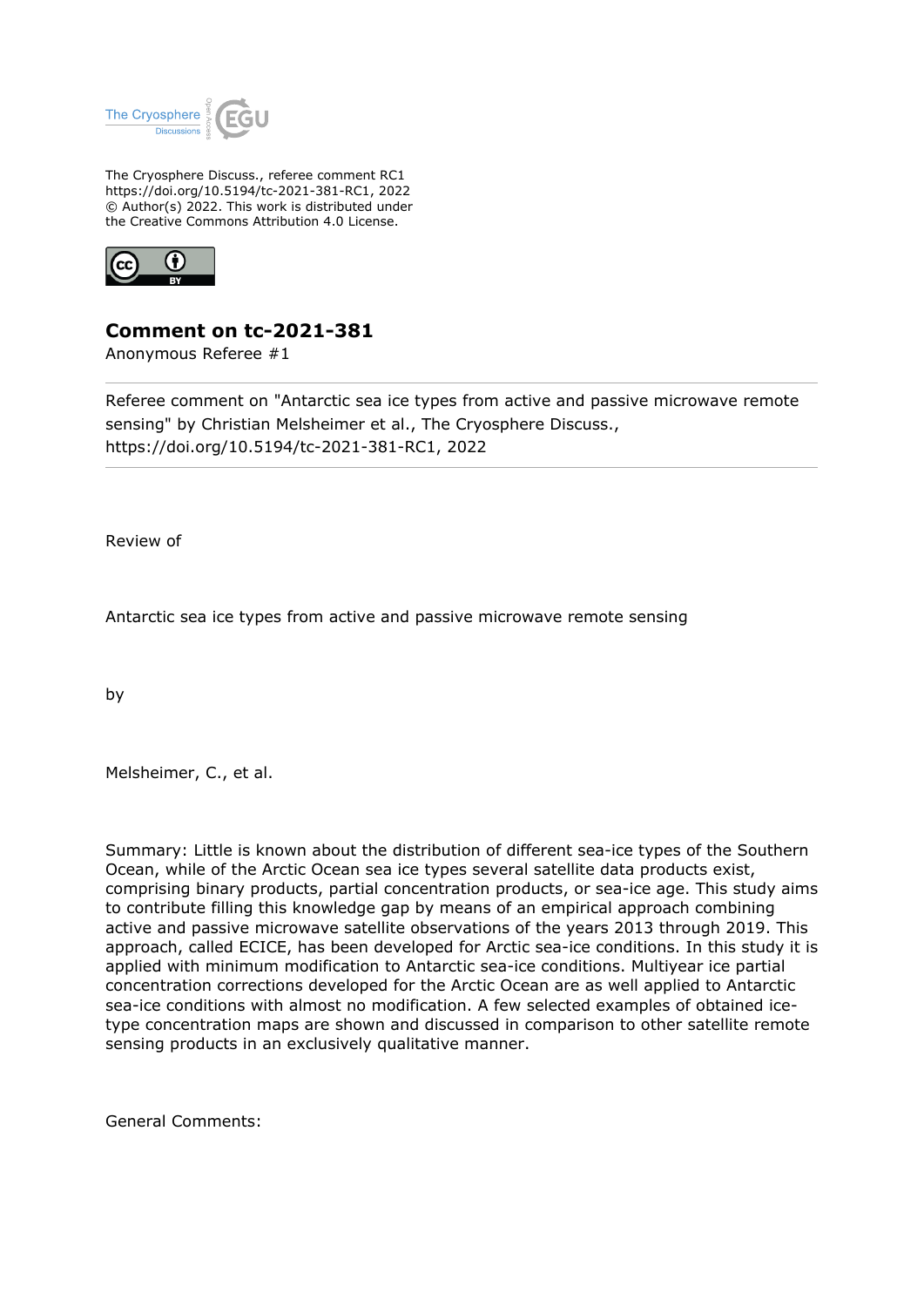I find the goal of (improved) understanding and quantification of the different Antarctic sea-ice types timely, highly relevant, and important

However, I am not convinced that this manuscript can be seen as a substantial contribution towards accomplishing this goal. It does not make a significant contribution in this research field.

I provide arguments for my decision in the general comments that follow which the authors' please see as umbrellas for the numerous specific and detailed comments provided further below.

GC1: Physics

Arctic and Antarctic sea ice differ fundamentally in the physical properties and hence microwave signatures that are required to provide a reliable, credible, and accurate estimate of the distribution of Antarctic sea-ice types. The paper (and possibly the work behind) fails to adequately describe and discuss these differences. Examples are: 1) Arctic multiyear ice differs from Antarctic multiyear ice in its development history - aka how summer melt changes the sea ice characteristics, its vertical structure and its microwave signature. 2) Antarctic sea ice is experiencing an enhanced atmospheric influence yearround by a considerably larger amount of low pressure systems that regularly cross the entire sea-ice cover, thanks to the geographic setting of the Antarctic sea ice. This influence creates a substantially more dynamic environment for sea-ice growth and different forms of deformation. In particular is sea-ice formation along the ice edge governed by the so-called pancake ice cycle. 3) The snow cover on Antarctic sea ice is known to be much more variable in terms of its depth, composition, (density) layering, and interaction with the underlying sea ice in response to issues mentioned in 2).

Each of these three explicitly mentioned differences in the sea-ice physical properties have an influence on the microwave signature of the sea ice that needs to be understood and adequately quantified before a sea-ice type retrieval algorithm based on satellite microwave observations can be developed or an existing approach such as ECICE can be modified so that it is fit for purpose - aka Antarctic sea ice type concentration retrieval.

GC2: Previous work / References

The approach and the results are potentially of high relevance for the scientific community. So far, this manuscript does not really convince with arguments that the modelling community would benefit from knowing where Antarctic sea ice is of which type. More importantly, however, since this manuscript (and the work behind) arguably is one of the first attempts to derive Antarctic sea-ice type concentrations from combined active / passive microwave satellite data, it has to be embedded substantially better into the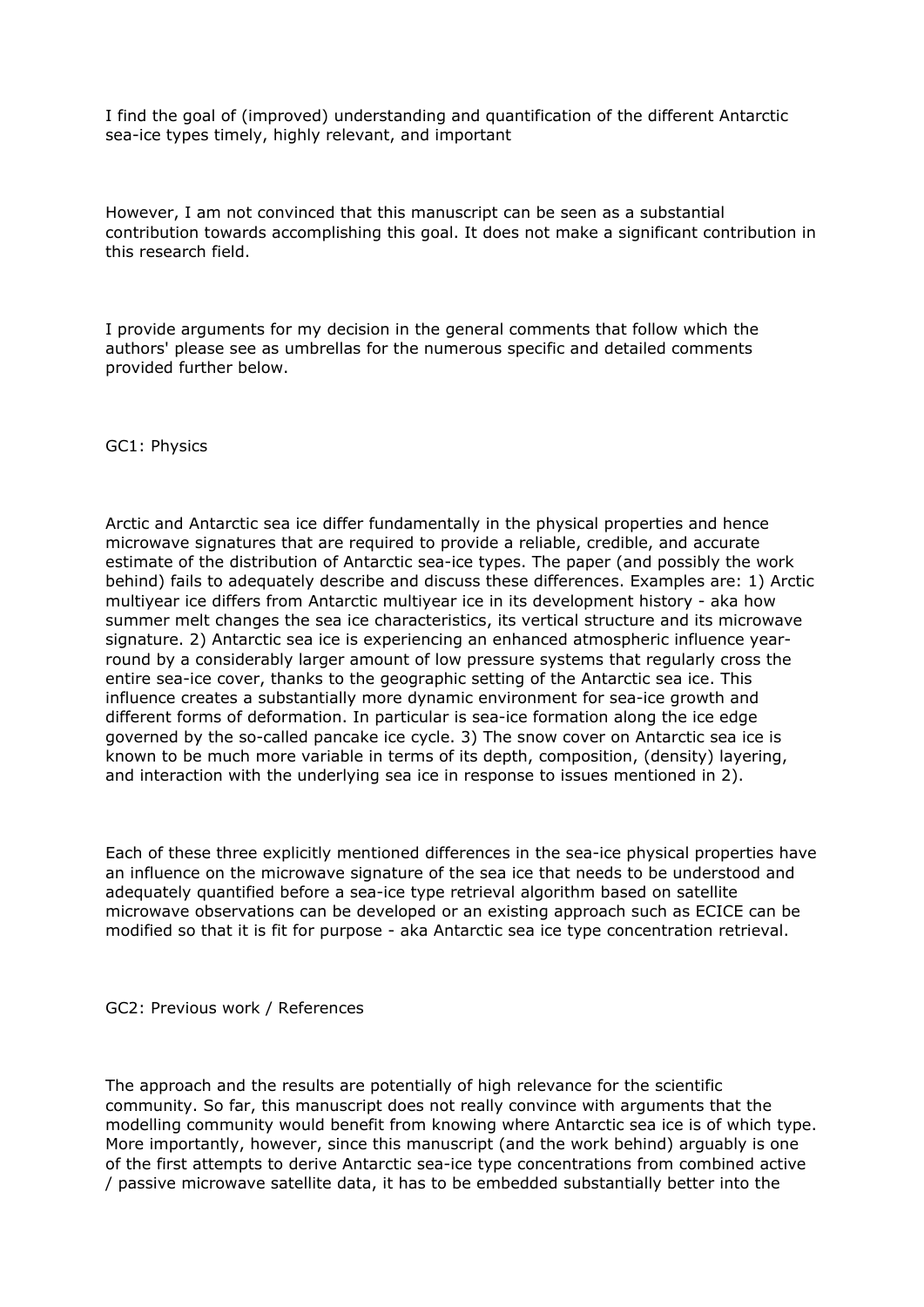overall context. This refers to 1) Discussion of existing (binary) sea-ice type retrieval approaches (for the Arctic) and why (possibly) none of these has been applied to Antarctic sea ice. 2) Discussion of our current specific knowledge about the Antarctic sea ice type distribution and microwave signatures - aka: typical emissivities / brightness temperatures / radar backscatter values for the surface types encountered - including snow. Here the paper, to my opinion, fails to provide the required background to further develop / modify ECICE and to adequately interprete and discuss the results obtained.

GC3: Description of the methodology

The description of the methodology fails to adequately motivate the steps carried out especially in light of the differences between Arctic and Antarctic sea ice (see GC1). It is not clear how the distributions of brightness temperatures and radar backscatter values were actually obtained. These values are not backed up with values from the literature / other studies (see GC2). The description of input data preparation is not complete.

GC4: Description and interpretation of the results

The description and interpretation of the results mimics the lack of background information about the physical properties and the related microwave signatures - as well as the general differences between Arctic and Antarctic sea ice in terms of its temporal behavior and the role snow has.

Clearly, the paper would benefit from including an Antarctic expert and an expert for snow on Antarctic sea ice. This appears to be mandatory to appropriately interprete and discuss the results qualitatively and quantitatively - be it the multiyear ice area time series, the spurious multiyear ice in the northwestern Ross Sea, the usefulness of the two Arctic multiyear ice concentration correction approaches under Antarctic conditions, or, in general, the likelihood that there is ample opportunity for Antarctic young ice and firstyear ice microwave signatures to leak over into the one of multiyear ice - plus an understanding about where icebergs' microwave signatures belong to. Another issue that is completely missing in these descriptions is an investigation about the total concentration the partial ice-type concentrations sum up to. There is multiple evidence in the results shown, that this sum is not 100% but the actual total sea-ice concentration which accuracy is not further discussed and/or shown in comparison to independent data either.

Finally, the authors only aimed for a qualitative evaluation of their results, so this is all they included in this paper. Fine. However, the description of the data used for the evaluation is not complete to understand the scope and relevance of the authors' efforts. The results of the evaluation are very vague, leaving a user in doubt about regions and time periods the data are credible. It seems questionable whether presenting such results has the effect the authors potentially hope for - aka: an encouragement to continue their work and plenty of users of their data set. How can it be ensured that the results taken up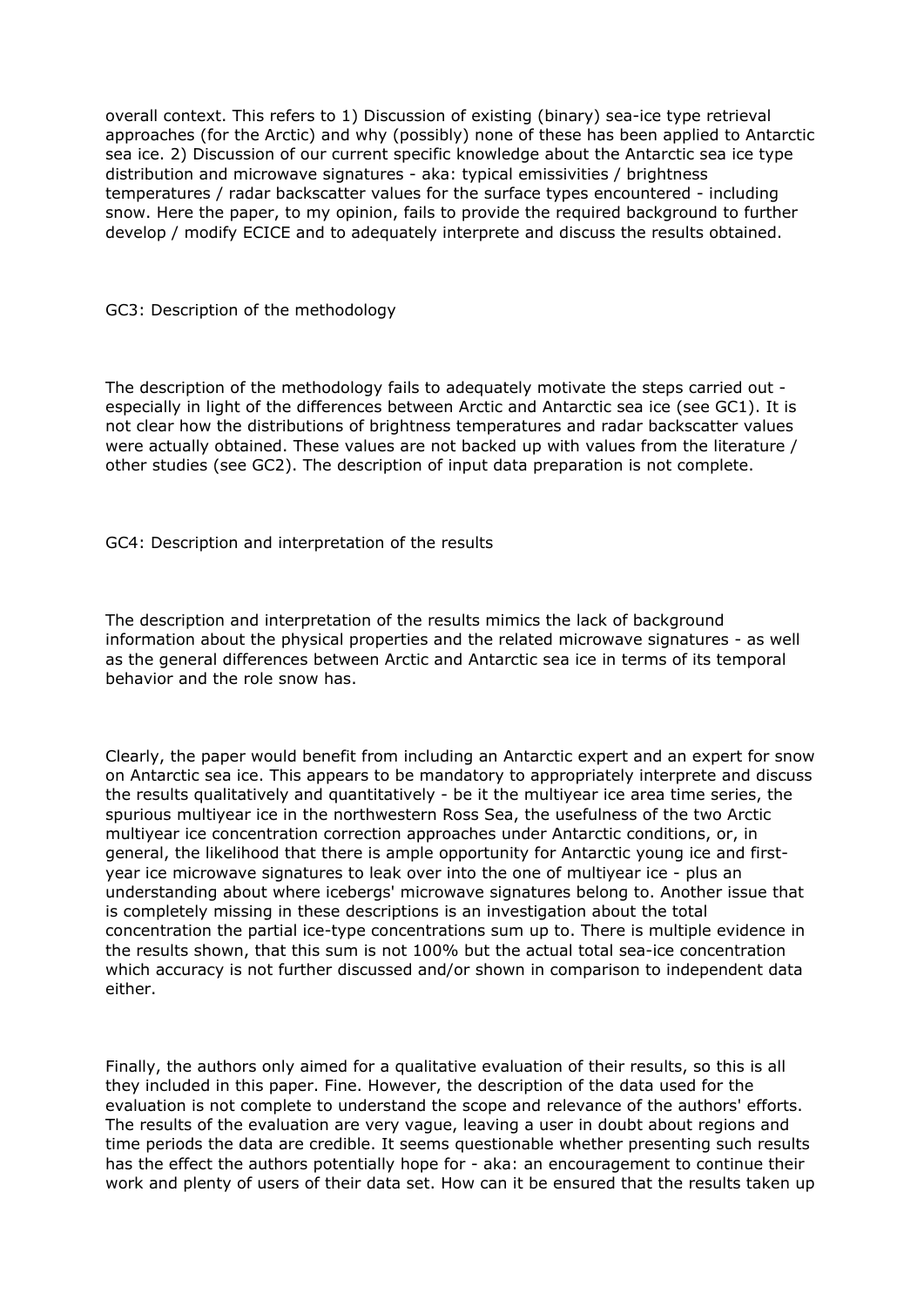by users are not misleading them?

Specific Comments:

Line 33-34 "... but it is ... satellite data" is perhaps an a bit too general statement which i) could be specified better by telling the approaches used of doing so (aka: using instantaneous microwave observations) [note: using multi-annual time series of satellite data would work as well], perhaps by including the work of Comiso et al. (2011?) who figured out the differences in the signature of Arctic SYI vs. MYI, and which ii) could be amended by the fact that sea-ice age data retrieved for the Arctic (but not the Antarctic) are based on ice motion data which are in fact derived using satellite data. Hence it IS possible but nobody looked into it yet.

L43-50: This paragraph is meant to provide the fundament for why ECICE needs some form of adaptation when applied to Antarctic sea ice. In that respect and given that this paper is the first attempting to derive partial ice-type concentrations for Antarctic sea ice, it would make a lot of sense to provide an adequate review of the difference in the sea ice AND snow properties year-round between the Antarctic and the Arctic that is back-up very well by a convincing set of references. This paragraph does not fulfil that role and should be re-written. --> GC1 / GC2

L47-49: "The ice cover ... The turbulent ..." --> I encourage you to provide 1-2 references each that underline these statements - particularly the notion that Antarctic sea ice is rougher - but also the evidence that the sea-ice structure is often different in the Antarctic compared to the Arctic.

L53/54: "Beside MYI ..." --> It would be very important to underline that in fact a substantial amount of the MYI along the East Antarctic coast is actually fast ice. This is often true (older than 2 years old) multi-year ice and is of even larger importance for the ecosystem and has effects on buttressing the ice shelves.

L55-56: "pancake ice can form" --> Isn't this underestimating the fact that a lot of the Antarctic seasonal sea ice is actually formed via the so-called pancake ice cycle first published (in the 1990ties or late 1980ties?) by Lange et al. ?

L60/61: Please check whether it is really the sea ice type that is required or whether these models wouldn't primarily be happy with using improved data of the sea-ice thickness (distribution), the degree of deformation and the snow load. Also, when it comes to validate a climate model I suspect that there are very few that already provide "sea-ice type" as a variable. They might provide ice age though.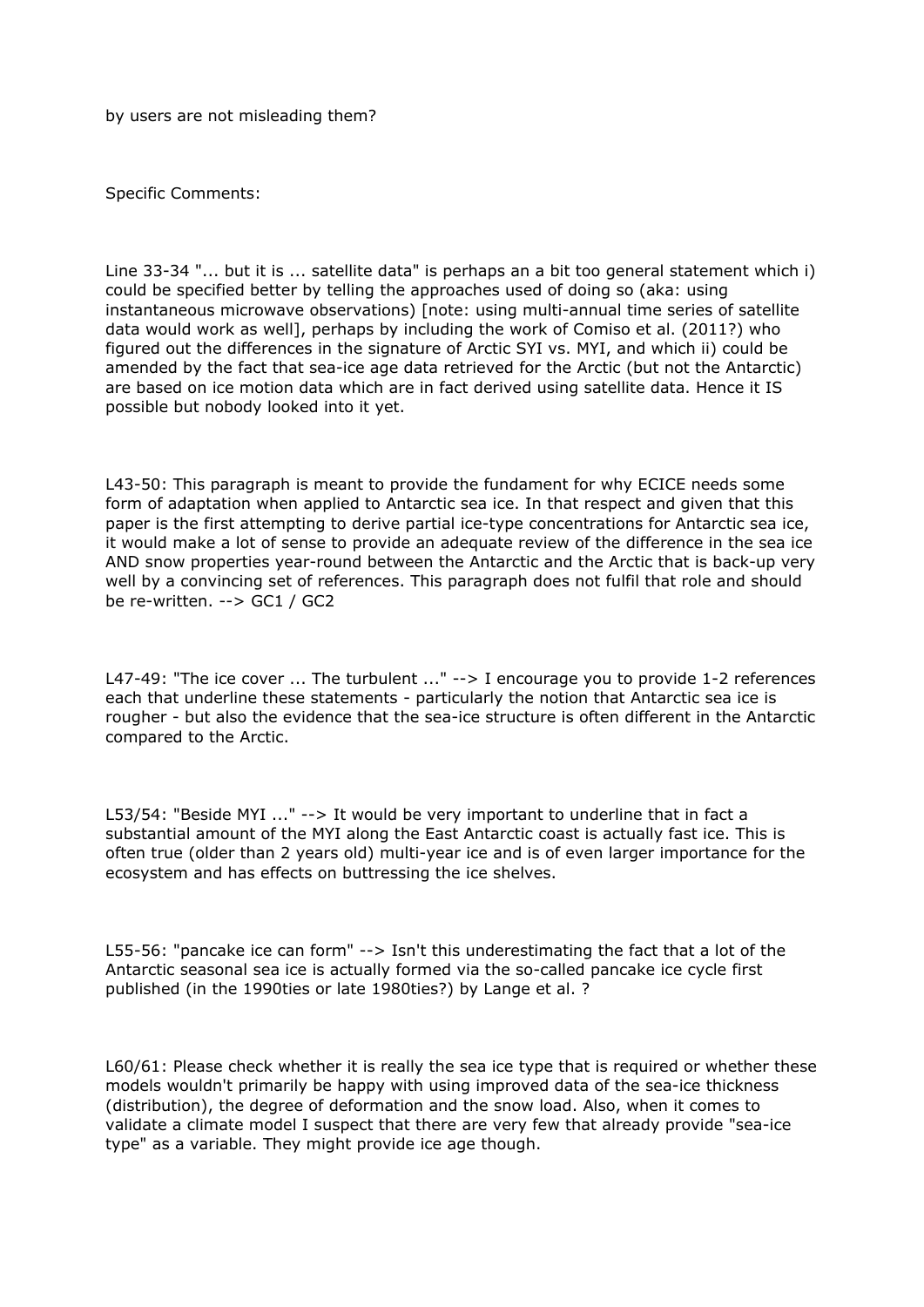L64++: "Recently, ..." --> While it is ok to already mention ECICE here, I ask you to provide a bit more background about algorithms that have been developed in the Arctic to separate FYI from MYI and to provide MYI concentration - first and foremost the NASA Team algorithm.

In addition to that, in order to put the value of your work into a wider context, I also ask the authors to provide more background about other attempts to discriminate between Arctic ice types. It is important that the reader understands that there is almost a full zoo of methods focusing on discriminating between different ice types in the Arctic - in addition to the NASA Team algorithm. To mention in addition to your and Ye's work is the work at met.no, at IFREMER, at BYU (David Long and his group) (and possibly others) that use coarse resolution satellite observations followed by the uncountable attempts to discriminate ice types using SAR. In contrast, activities in the Antarctic are very sparse.

You might argue that you are looking for ice type CONCENTRATION and not a simple discrimination. That is true, but even here your work is more upfront than any other work and this needs to be (implicitly) stressed.

You might also argue that ice type CONCENTRATION is the more important parameter, but if I understood your introduction so far correctly, then we are in need of ANY information about the ice-type distribution of Antarctic sea ice (other than land-fast sea ice), no matter whether this is a binary classification result or whether it is (already) an ice type concentration.

Because of this I ask you to one more time dig into the literature and try to find out what others did in this sector. If we omit polynyas / fast ice - for which a lot of studies exist then there is not too many, perhaps add: Lythe et al., Classification of sea ice types in the Ross Sea, Antarctica from SAR and AVHRR imagery, International J. Remote Sensing, 20(15), 3073-3085, 1999, http://dx.doi.org/10.1080/014311699211624 and Ozsoy-Cicek et al., Intercomparisons of Antarctic sea ice types from visual ship, RADARSAT-1 SAR, Envisat ASAR, QuikSCAT, and AMSR-E satellite observations in the Bellingshausen Sea , Deep Sea Res. II, 58(9-10), 1092-1111, 2011, https://doi.org/10.1016/j.dsr2.2010.10.031 --> GC2

L84/85: "It takes input ... any given ice types" --> So, I can input 6.9 GHz AMSR2 TB Hpol and 5 GHz ASCAT observations and can obtain the partial concentration of pancake ice? Or I can input 91.6 GHz SSMIS TB at H- and V-Pol and get the partial concentration of MYI ice and FYI ice? If this is not the case then I suggest to re-write this sentence according to the actual capabilities of ECICE which seems to be oversold a bit here.

L87/88: "to account for anomalies ... One anomaly causes ..." --> I suggest to re-phrase these statements. It is not clear what you mean by "observations". To me observations are the data you obtain from the satellites, i.e. brightness temperatures or backscatter coefficients. Hence, I ask myself what anomalies are in this regard? You possibly refer to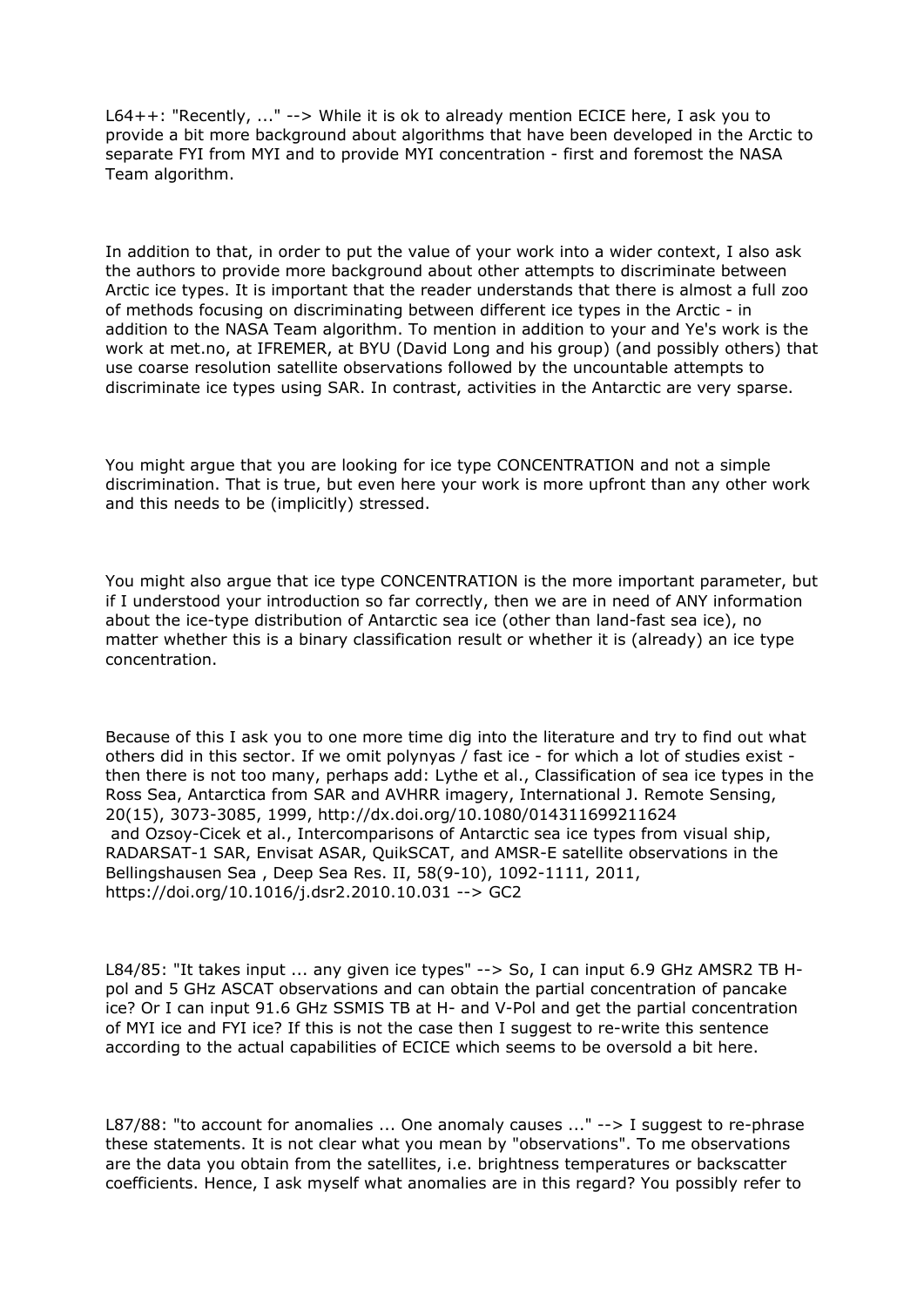those cases where ECICE fails to interprete the input satellite data into the correct total and/or partial ice concentrations, creating anomalous high or low concentrations and/or an anomalous misclassification of MYI as FYI and vice versa. Therefore it might be more correct to state that one set of satellite observations can be the result of several different combinations of physical parameters, causing ambiguous retrieval of total and/or partial concentrations when input into ECICE.

L100-102: Please provide 2-4 references for publications that could underline your statement for sea-ice concentration and sea-ice type concentration - for both passive and active microwave observations.

L111-113: What happens, during the retrieval, if fractions do not add up to 1 and/or for fractions below 0 or above 1? Are these set to 1 (or 0) before the median of all realizations is computed?

L116: How is the spread around the median computed? How many valid values are required for a median and its spread to be computed (assuming that not all 1000 realizations provide a valid result)?

Lines 119-124: I am missing the physics and references in this paragraph. What are the physical properties of the ice types that cause the different radiometric and backscattering properties that allow us to discriminate between the three ice types? Which of these are influenced by which snow physical properties that make MYI to look like FYI? How about the ambiguities between YI and FYI?

You use snow metamorphism only in the context of "return of cold temperatures" albeit snow metamorphism encloses a wide variety of changes of the snows' crystal structure and composition under the action of temperature, humidity and wind. This should be rephrased. In addition "warm spells" only cause "snow wetness" to develop if the temperatures are high enough; still, even with considerable below freezing (-5 degC) temperatures snow metamorphism (rounding of grains, etc.) is present. --> GC1

L126-134: This paragraph describes the temperature correction as developed for Arctic conditions. You appear to adopt it 1-to-1 to Antarctic conditions as is indicated by the last sentence in this paragraph. Without an adequate introduction and review of the physical, radiometric and backscattering properties of Antarctic sea ice and its snow cover compared to the Arctic, this raises my concerns. On the one hand differ Antarctic MYI and partly also FYI physical and microwave properties from Arctic ones. On the other hand differ Antarctic snow properties often fundamentally from those in the Arctic - not to speak of the frequency with which the weather influences the microwave signature of Antarctic sea ice compared to the Arctic. I am wondering whether a close collaboration with specialists in this field would not substantially improve both, set up of the algorithm and interpretation of the results.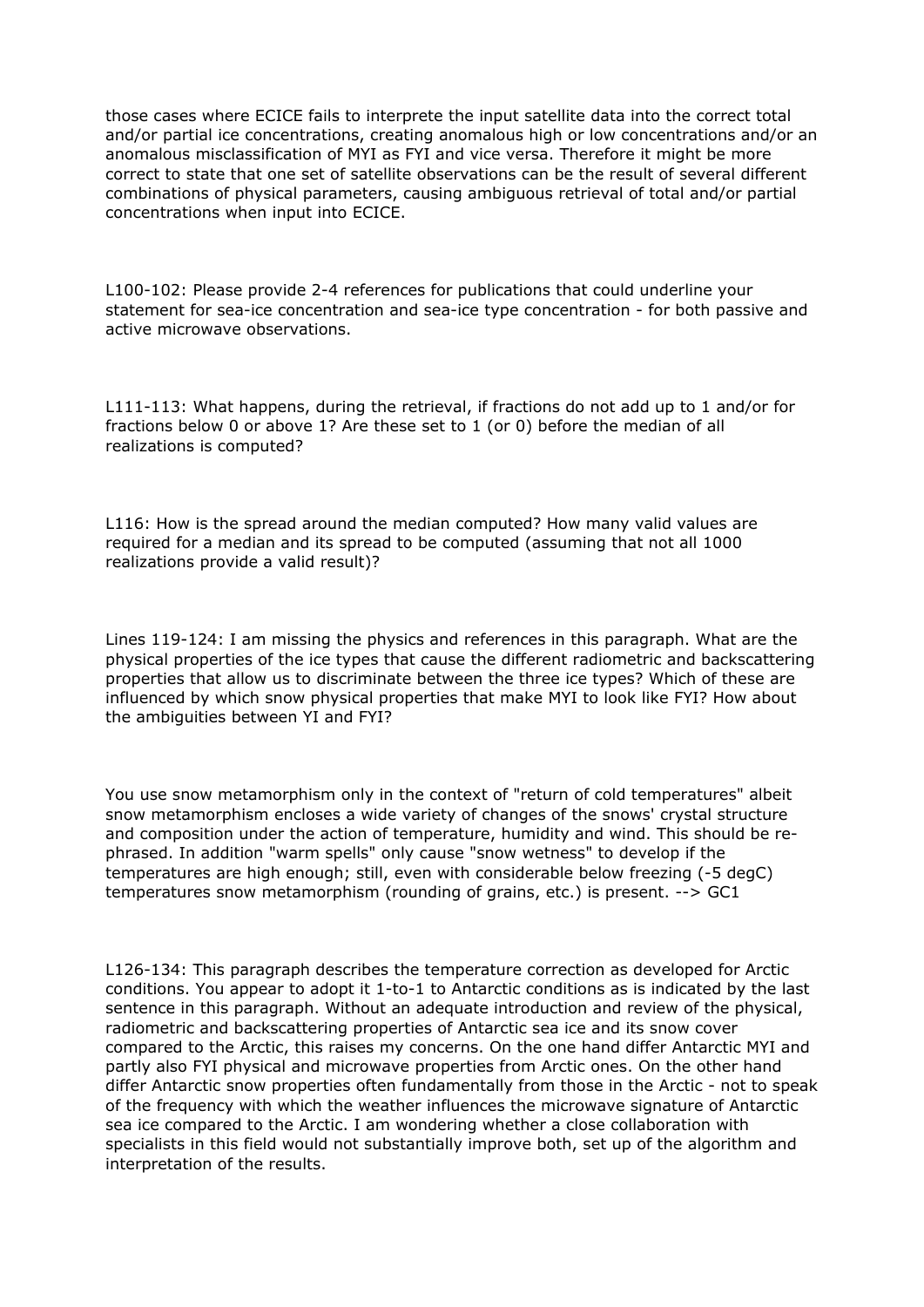L150-152: "this correction scheme ... to MYI" --> I suggest to separate this correction from the drift correction because it has nothing in common with it. I further suggest that you make clear which form of snow metamorphism you are refering to here. In L154 you introduce "HR" as being related to the "onset of snow melt" which, at first glimpse, would suggest an increase in snow wetness and hence elevated brightness temperatures, making MYI to look like FYI rather than the other way round as is stated here. You are possibly refering to melt-refreeze cycles or the like and need to specify this here to avoid confusion.

L150: To me "Ex-MYI" implies that this sea ice once was MYI and now is a different ice type. How about you name it "artificial MYI"?

L166-169: I suggest to add the actual resolutions and sampling interval of the AMSR2 channels used.

Please provide information about the native spatial resolution of the ASCAT data and how you gridded these into the NSIDC grid of 12.5 km grid resolution. It appears to me that the statistics is different for these data than for the AMSR2 data because of the different viewing geometry and swath width.

What would also be important to know is whether the sigma\_nought values were corrected towards a certain common incidence angle (e.g. 40 degrees)? If this is not the case, please provide a comment why you deemed that as not being necessary.

L170-180: Your description about the choice of sample areas and time periods is not specific enough to my opinion. I have the following questions:

1) Apparently you used ASI SIC maps to define your sample areas. What is the requirement regarding the SIC to have a grid cell contributing to the sample?

2) How did you define "beginning of the cold season"?

3) For which time period (just 1 day?) did you select grid cells from the Weddell Sea defining the MYI distribution?

4) For which time period(s) and region(s) did you select grid cells defining the FYI distribution?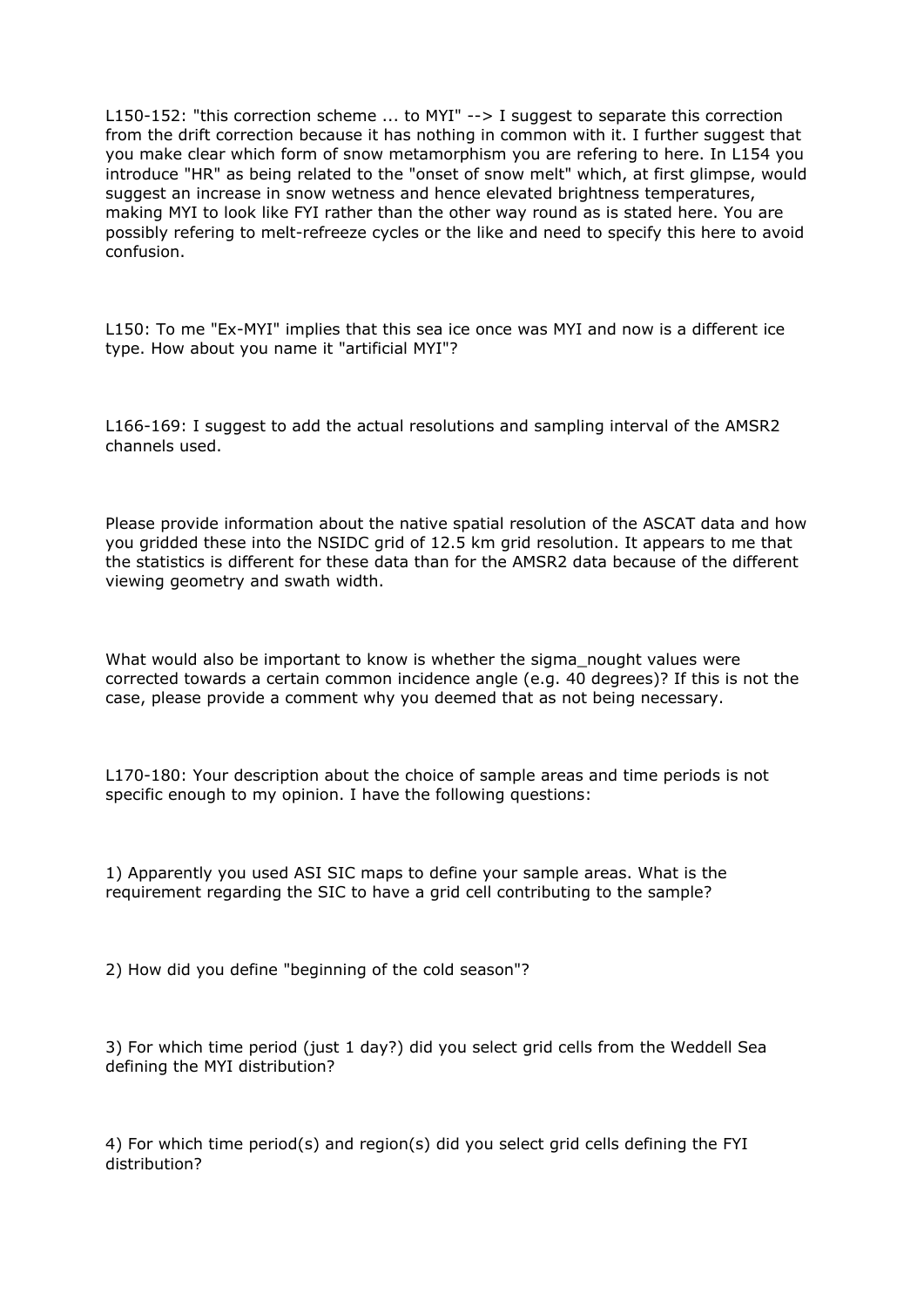5) From which time period(s) and region(s) did you define the YI distributions based on the PSSM data set?

6) How did you take into account the YI that develops during the ubiquitous pancake ice cycle in the MIZ that might cover several hundreds of kilometers? Isn't this, not the one growing in the polynyas, the far more relevant YI type in the Antarctic?

7) Where exactly, with respect to the ice edge, are your open water sample areas located?

8) How representative are the open water sample areas in the regions and months (March, Ross Sea; August, everywhere?) chosen for the weather influence?

One way to answer at least some of these questions would be to create a map in which you show the locations of the sample areas and, via color coding, the time-periods and/or frequency with which you used selected the data.

Table 2:

- I have concerns with two values in this table. Why do you define the END of the warm episode with a positive (2degC) air temperature? Is this a typo? If not it is absolutely not understandable and needs some justification.

- What is the motivation for the very long maximum duration of the warm episode? This does not sound overly reasonable to me - neither for the Arctic nor for the Antarctic actually. I can guess that the length of this period is chosen this way because the melt and melt-refreeze processes change the physical and therefore microwave signature of the snow / sea ice system for a considerable number of days; even after freezing conditions have returned the modified microwave signature might still last (e.g. Voss et al., 2003, in Polar Research and his work related to that).

- Apart from that I am wondering how such a long maximum duration does match the comparably high frequency of warm events caused by cyclones passing over the sea ice. I'd say that such events can be quite short-lived. Therefore, depending on whether you aim for a monthly or a daily ice type product one could recommend to use a considerably shorter maximum duration of such events of just 5 or even 3 days.

- In case you comment on the choice of these parameters later in the paper, i.e. in the context of the discussion, please point the reader that already here to increase the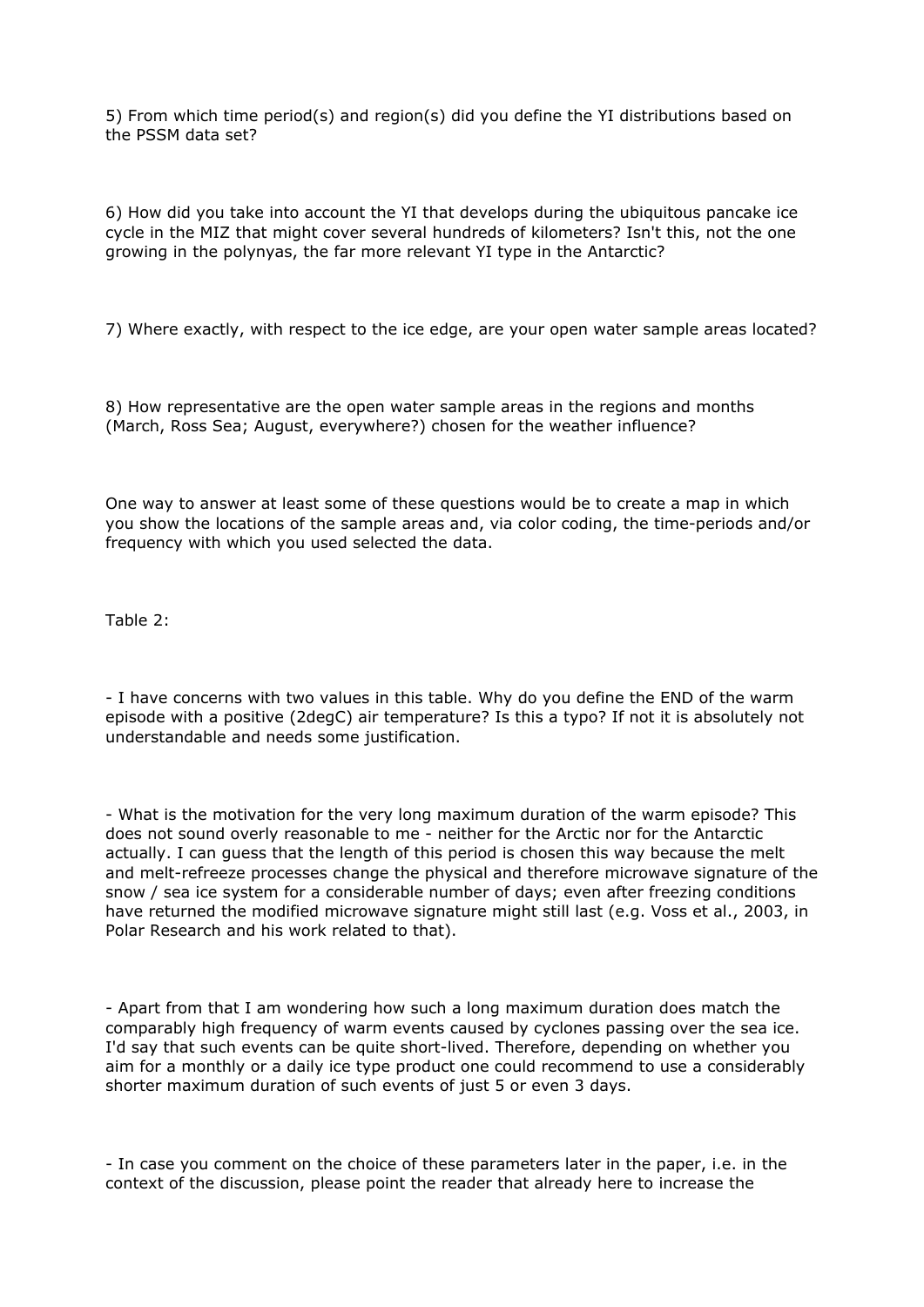credibility of your choices.

Table 3:

- I note that the choice of the values for these parameters specifically for Antarctic conditions has not been discussed and/or movitated so far. You might want to do that, please.

- In case you comment on the choice of these parameters later in the paper, i.e. in the context of the discussion, please point the reader that already here to increase the credibility of your choices.

L187-191: Three comments here:

1) What kept you from using ERA5 data? Is there are credible argument to stick to ERA-Interim data for surface temperature data in the Antarctic?

2) Tschudi et al. (2016) appears to be a bit outdated given the fact that there is a version 4.1 of the NSIDC sea-ice motion data set, referenced as Tschudi et al. (2019 or even 2020).

3) What is the motivation to use this rather low resolution OSI SAF sea-ice drift product? Doesn't it harmonize with the overall 12.5 km grid resolution you aim for much less than the NSIDC sea-ice drift product?

L192: In Table 3 you mention the TB at 37 GHz, not 19 GHz; please check.

Figure 1: I have a number of comments here; comment  $#1$  and  $#2$  are related directly to the figure content while comments  $#3$  to  $#5$  are related to the omission of relating the results shown to previous work.

1) What does the "Distr. set: AQ2" in the title of each panel refer to? Could it be removed?

2) What is the statistics behind the data? What is the time period? At how many data per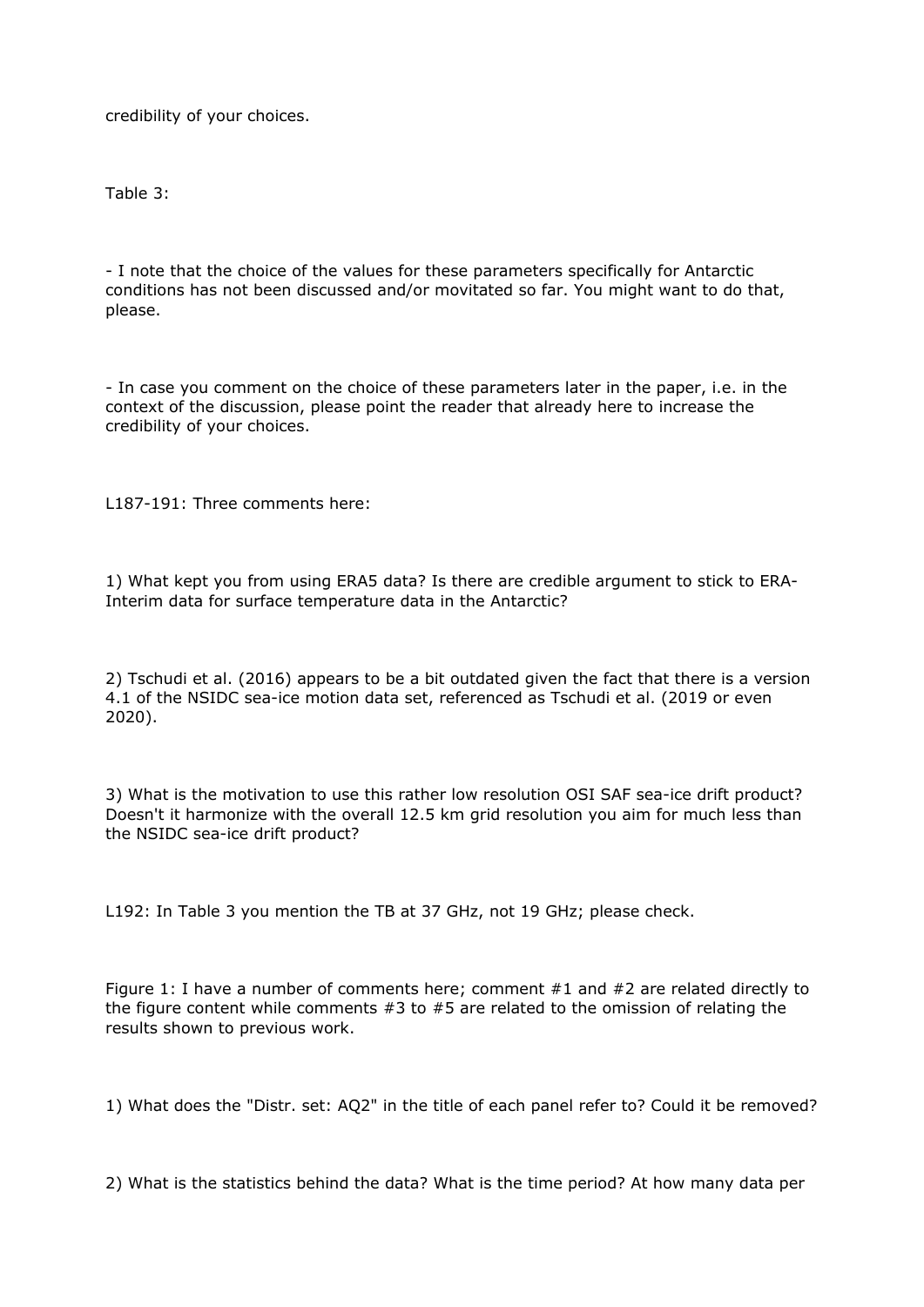surface type do we look?

3) What explains, to your opinion the fact, that GR3719 is a bit lower than is classically observed for open water and, particularly, for FYI (compare the tie point triangle used in the NASA-Team algorithm).

4) How do your values compare in general to tie points used by ordinary sea-ice concentration retrieval algorithms?

5) How do your backscatter values compare to values for C-Band radar backscatter of Antarctic sea ice cited in the literature?

L201-203: While I am fine with using AMSR-E instead of AMSR2, I have concerns to simply replace ASCAT (C-Band) with QuikSCAT (Ku-Band) as signal penetration into and interaction with the snow / sea ice system differ - in addition to incidence angle and resolution.

Instead of working with piece-wise available sea-ice drift products it might be a very good idea to use one consistent data set, namely the NSIDC one - unless you find an alternative with year-round coverage (IFREMER?); yes, NSIDC is not an optimal choice but with that you avoid inconsistencies and jumps in your then much longer (by combining AMSR-E and AMSR2) time series.

You might want to consider to simply delete these three lines here.

Section 3.1:

- How many Sentinel-1 SAR data from which dates were used? Where were these located (provide a map with the frames)? What was the time difference between SAR image acquisition and ECICE product? What is the "time stamp" of the ECICE products [0 UTC, 12 UTC]?

- Where were the Sentinel-1 SAR images taken from. Which type of SAR images was used (Wide Swath, Extended Wide Swath, ...)? How were the SAR image (pre-)processed for the evaluation? Was any drift correction applied to the SAR images?

- You decided to provide a qualitative intercomparison without computing radar backscatter (sigma\_nought) values. Why? Wouldn't your results be much more credible and useful if you would come up with fractions of MYI and/or FYI derived based on a rough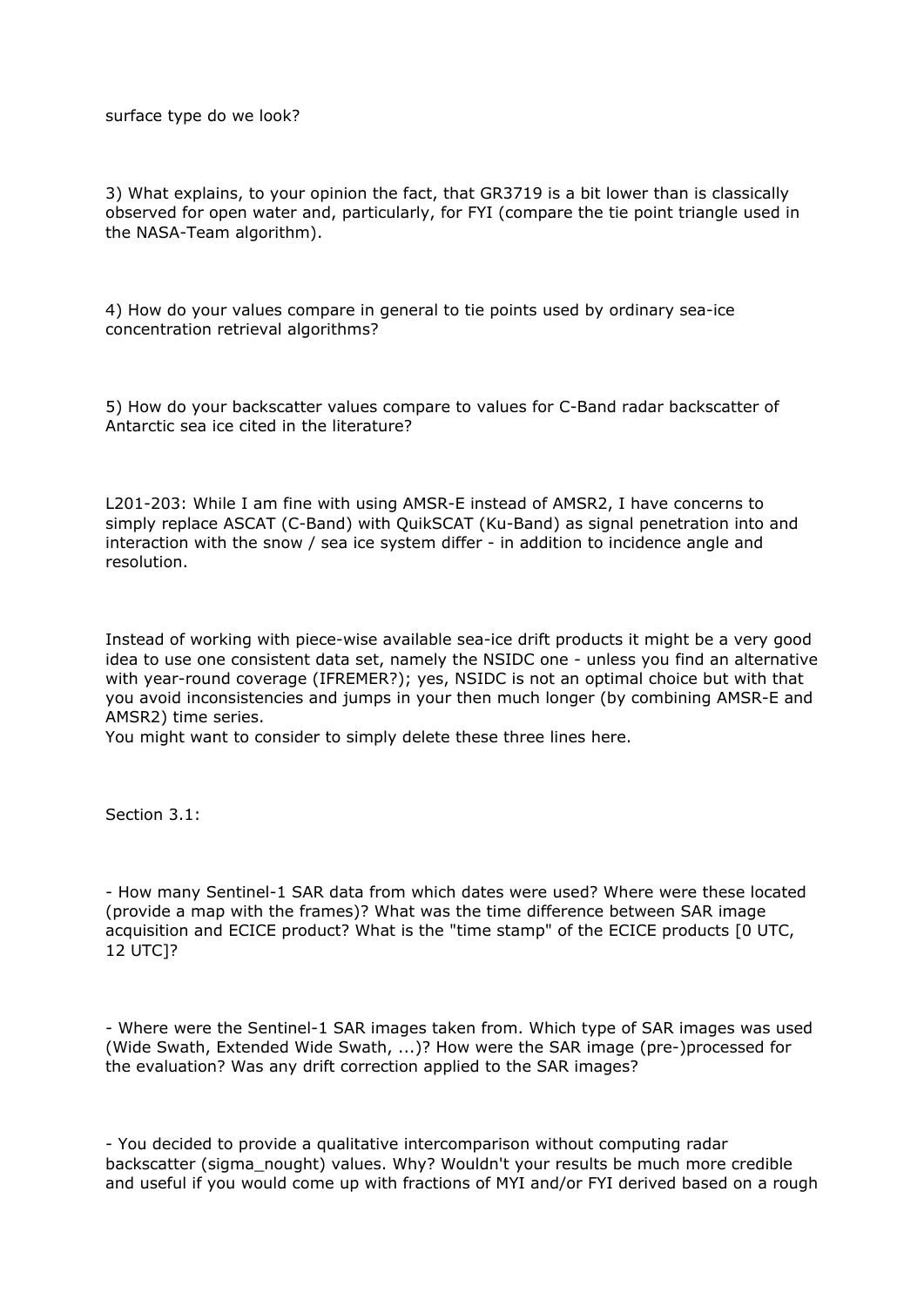(by means of sigma\_nought value) classification from the SAR images and compare those to the ECICE MYI concentration maps?

- L214-215: "In SAR images, MYI ... sub-surface layer" --> This very qualitative and not overly scientifically formulated sentence applies to the Arctic. Melt processes during summer in the Antarctic differ considerably from the Arctic and I doubt that one can speak of a "bubbly sub-surface" layer here. Please revise your wording taking int account the specifics of seasonal changes in microwave signatures in the Antarctic compared to the Arctic.

- L221/222: "the iceberg ... as FYI" --> I don't agree. The SAR signatures inside that 70% FYI polygon encircling the iceberg are brighter than outside the polygon. The isoline does also not indicate at which side FYI concentrations are actually higher or lower. Given the fact that the area southwest of the iceberg is certainly dominated by FYI I suggest to rephrase this statement along the lines that for that polygon both FYI and MYI concentrations are below 70% but that you don't know which is the dominant one. See also your Figure 5.

- For one grid cell, do partial concentrations sum up to 100%? I am asking because in the area indicated as > 50% YI fringing the Antarctic Peninsula there is evidence for MYI concentration > 50%. Did you actually check for maps like the one shown in Fig. 2 what the sum YI + FYI + MYI concentration is? It would interesting to see an example of this perhaps in the appendix or in supplementary material.

- L222: This last sentence about the "quality" of this comparison I deem almost obsolete without information about how many SAR images of how many regions from which dates have actially been taken into account.

Section 3.2:

- How are the weekly charts derived with respect to temporal availability of the input data? Is always the latest highest quality data set used for a respective grid cell (or pixel)? Or what is the compositing method used?

- Does "microwave satellite imagers" include SAR? What is the dominant input data source for the charts you have used?

- What does "analysis ... by experienced specialists" mean? Is this a manual analysis? Is the analysis done by one specialist or a team of specialists and what are the quality measures?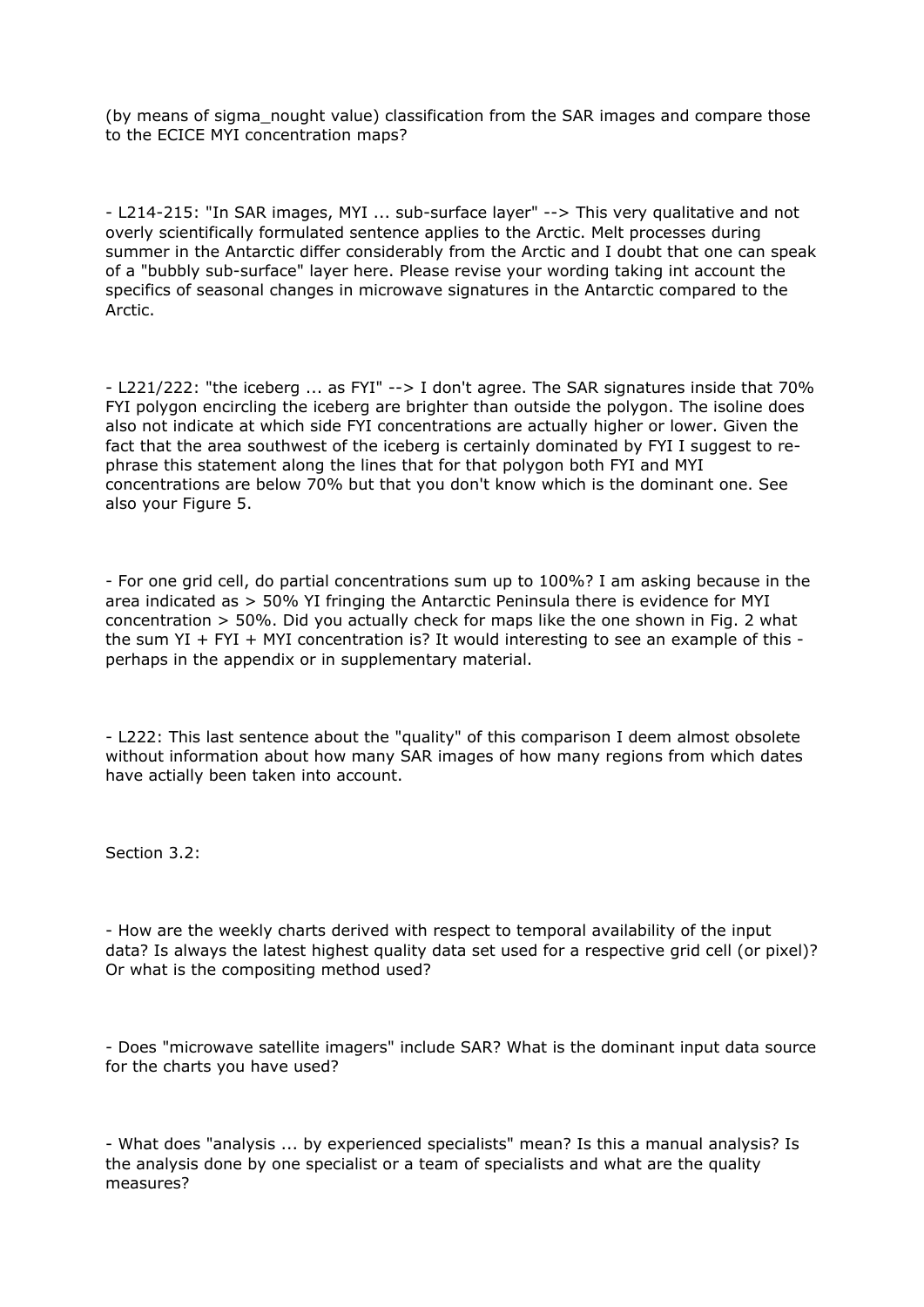- L228/229: What is the size of such a pixel? What is the grid that is used here? Is it the NSIDC polarstereographic one? Looking at Figures 3 and 4 I get the impression that in these ice charts the classification is not done pixel-by-pixel but rather in form of polygons that contain ice of similar characteristics and concentrations - such as done, e.g., by the Canadian and Danish Ice Services. Could you please check once again how the ice charts you show in your manuscript were generated, and if need be, re-phrase your description?

- Were the input data projected into a common grid prior to ice chart generation?

- L234/235: What is your "cold season"? What do you mean by "sporadic comparisons with data from other years"? How many, from where and which dates were these additional comparisons?

- L243-246: Your observations of the different labeling of ice as FYI or MYI between AARI and NIC charts could be the result of different definitions of when FYI is re-labelled MYI ice by the producing agencies? Did you check that? I note that a switch in March / April disagrees with the WMO recommendation you mentioned further up in your manuscript.

- I note in addition that there are more fundamental differences between the AARI and the NIC ice charts in the Eastern Weddell Sea regarding the location of YI and FYI.

Figure 3:

- I suggest to use a title for the MYI concentration that is consistent with the other two ECICE results.

- Putting the legend of the AARI ice chart into appendix is not a good solution. I suggest the following: You crop all maps to an area that excludes all the annotations in the AARI ice chart, put all ECICE results into the second row of panels and put the ice chart legend in the first row of panels next to the ice chart. In the second row of panels you could then also follow your approach from Fig. 5 and provide one legend with the title "Ice-type concentration", marking the ice type itself in the map (actually it is in the panels' titles but perhaps you consider to remove these anyways.).

- Finally, I note that you seem to use an old land mask to mask out Antarctica, still containing an overly long "Trolltunga" of the Fimbul Ice Shelf and the Mertz Ice Shelf. Given the fact that you focus here on AMSR2 data it might be a very good idea to use an more recent and hence more accurate land mask.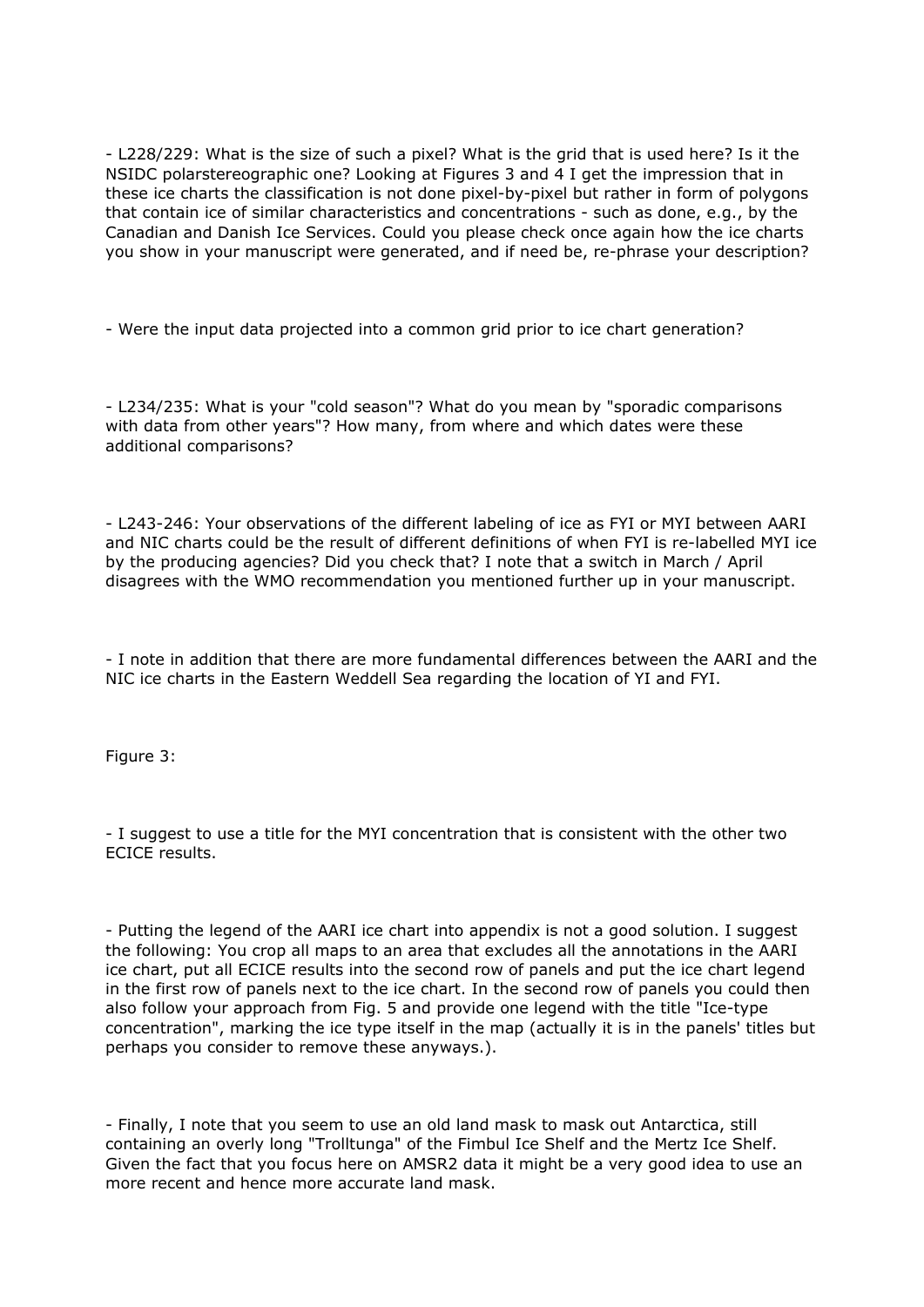- L258 / Fig. 5: "with the summation of their fractions equal to 100%" --> When I look at Figure 5 I doubt that this statement holds. I guess it needs to be replaced by the actual total sea ice concentration that is obtained with the ECICE algorithm because there are quite some areas downstream of the Ronne-Filcher Ice Shelf polynya where YI conc. + FYI conc. + MYI conc. add up to something between 80 and 90%. I am sure you will get back to this in the discussion section. But it certainly does not hurt to either state that "theoretically" the partial concentration should add up to 100% but that this is not always the case, or correct your writing accordingly towards that the sum of the partial ice concentrations adds (of course) only up to the actually existing amount of sea ice. --> GC4

L261/262 / Figure 5: Your maps do also reveal that ECICE seems to have a problem discriminating between YI and MYI because the area just next to the Ronne-Filcher Ice Shelf appears to be characterised by some YI, no FYI and some MYI as one can observe a fringe of non-zero MYI concentration in that area.

Section 3.3:

- Please provide more information about the PSSM maps. What are the grey areas masking parts of the maps shown? Where did you get the data from? What is their temporal and spatial resolution? How many of these maps did you use for which regions? The scope of this part of your intercomparison remains vague.

- Given the fact that you look at years 2017 and 2018 I assume it is SSMIS data and not SSM/I anymore, am I correct? Please correct your writing accordingly.

- I would appreciate if you could comment on the quality and limitations of the PSSM based ice type maps. What the approximate thickness limit between thin ice and "other ice"? Does "thin ice" mean that there is 100% thin ice or could this potentially also be 50% thicker ice interspersed with open water?

Figures 6 through 9:

- I suggest to reduce the size of the panels considerably. In particular I recommend to make the PSSM map the same size as the white box shown in the left panel denoting its location. Even better would be if you'd crop the maps in the left panels to the size of the PSSM map. That way would would be able to reduce the number of these figures from 4 to 2 or perhaps even 1. Did you try, in this context, to combine the information from both panels into one? Perhaps by extracting isolines from the PSSM maps and superpose these onto the YI concentration maps?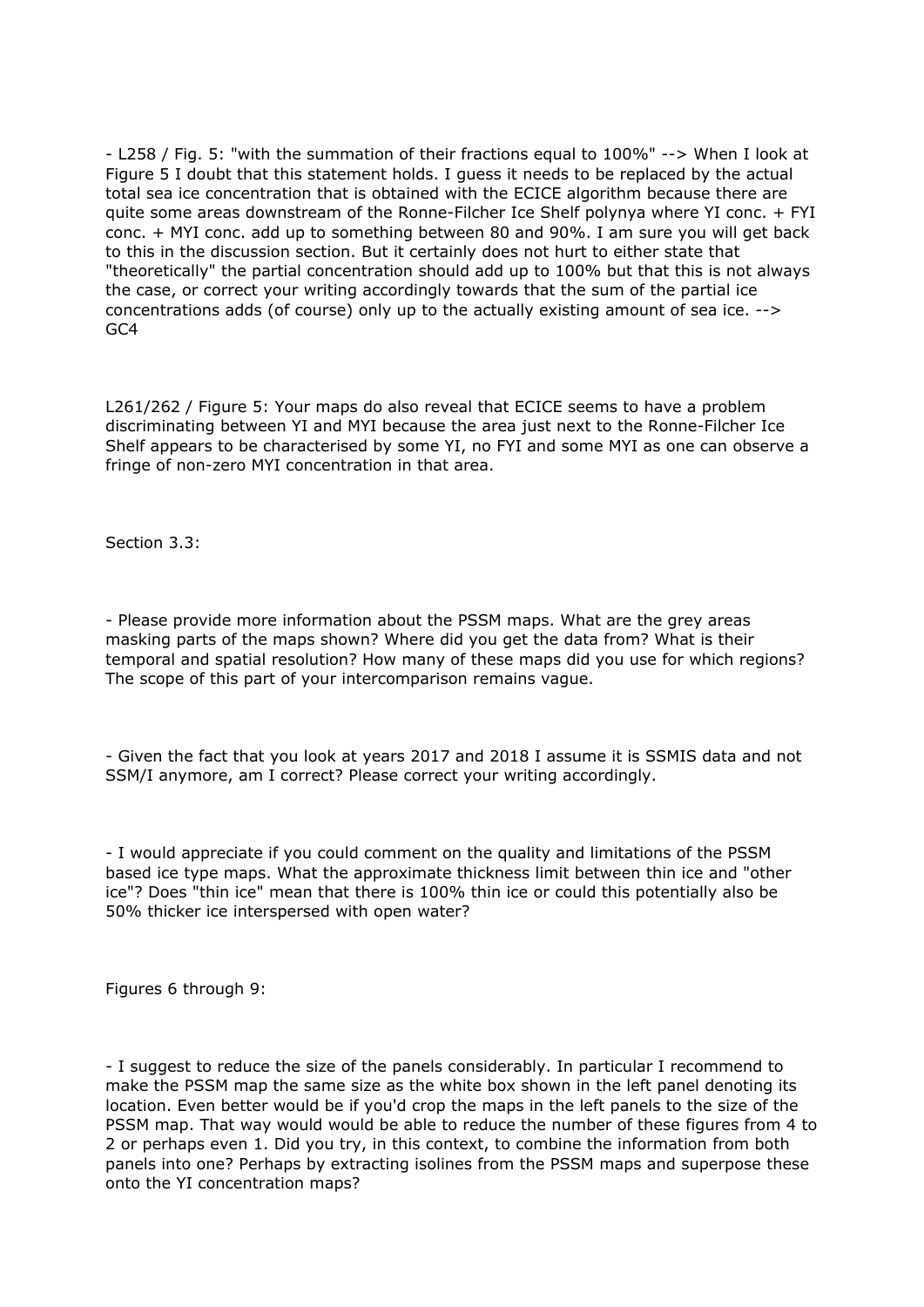- Did you chose the dates shown in the manuscript arbitrarily? If so, make a note.

- Were these the only PSSM maps you considered in your comparison? If not how did the comparison go for all the other maps? Did you derive any quantitative information?

- Looking at these YI concentration maps reminds me one more time the issue of how the ECICE ice-type concentration maps deal with cases of considerably less than 100% total sea-ice concentration because I note that all the YI concentration maps shown in Fig. 6-9 reveal lower YI concentrations in the core of the polynyas.

L280: "given the limitation that a rigorous validation ..." --> Given the fact that you kind of advertise the data set obtained with this paper and given the fact that this is first attempt to provide such a data set, I don't take it as a positive sign of credibility of the data set produced, when this paper only deals with a very general, little quantitative evaluation. The results presented are partly very vague and the description of the physical background being the foundation for the approach used and the data set is not overly exhaustive and - at least for me - not convincing.

L281: "Large icebergs are often erroneously retrieved as FYI" --> Is this your result? You could state this more clearly. But, when doing so, please take into account my comment made to Fig. 2 with respect to this issue.

L288-300: I was kind of expecting that you would run into problems with weather-induced variations in the snow physical properties and resulting microwave signatures. Since in your manuscript the physical foundation and description of the processes and properties resultung in specific microwave signatures is not overly detailed and mature, it is of course difficult to discuss these observations. I find that your attempt to explain your observations go into the correct direction but are far from being conclusive and is too vague. I'd say you could delineate the reasons that caused the MYI concentration overestimation much better and much more specifically by means of checking the input data values and compare these with what is known from literature. It might make sense to take into account ERA-Interim and/or ERA5 data (you use them anyways) to discuss you observations also in the context of melt-refreeze, ice-snow interface flooding, slush refreezing, snow-ice formation and the like. I again recommend to take a look at the work of Voss et al. (2003) and the related doctoral thesis.

Figure 11: Looking at that figure again makes me to think whether you ever tried to look at maps of YI conc + FYI conc + MYI conc? It appears to me that there are patches of spuriously large MYI concentration that coincide with a total sum of partial concentrations above 100%.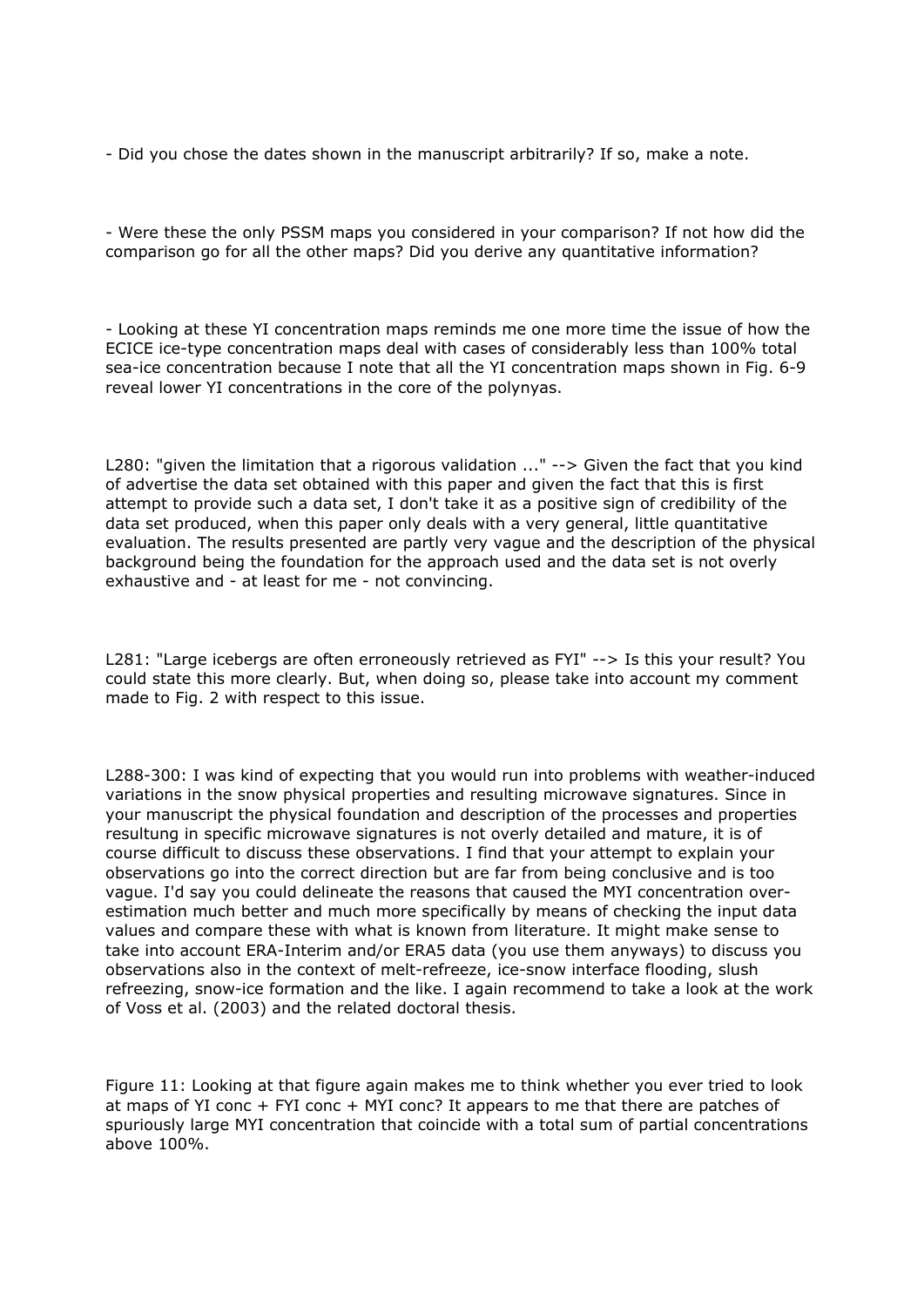L299: None of the references listed in this line deal with pancake ice and its backscatter. These are all references dealing with the snow cover and should be put into L298 behind"... MYI in that respect."

L292: How credible are - to your opinion - these MYI occurrences "far offshore in the outer Ross Sea"? Which process can cause these?

Final question to L288-300: How did you compute the total MYI area shown in Fig. 10? Did you apply a threshold MYI concentration or did you count from 1 % onwards? What did you use as gridcell area to compute the total area?

L302-303: You can look yourself into the likelihood of (1) by checking the drift data you used. How did you cope with data gaps in the drift product? Did you include the quality flags?

L306-307: "such seeding points" --> please explain this in more detail or delete it. Questions I would have is how this happens and why this should have an influence on the MYI concentration in particular and not on the other partial concentrations.

L309/310: I don't understand why you refer to an observation of Ted Makysm when you yourself used the data for the drift correction. Didn't you yourself take a look at the data once you suspected that these could include spurious drift estimates? This is inconclusive.

Line 311-314: I suggest to not look into the data used but first try to understand which sea ice and snow physical properties you encounter during the course of one cold season and to further understand how the microwave signature looks like. This might require to look into 1-dimensional numerical modelling of microwave emissivities and of microwave backscatter as a function of sea ice and snow properties. There is a paper by Willmes et al. (2014) in the Cryosphere and there is work by Tonboe et al. that might help here.

L319-322: "The most likely reason ..." --> While your observation from Fig. 10 seems to be credible, I am wondering whether this isn't an over-simplification of the situation. I agree, wettening of the snow cover can mask MYI so that it looks like FYI. But at the same time the re-freezing of the slush at the ice-snow interface, ice lenses, whatsoever causing larger grain sizes can have the adverse effect and making FYI looking like MYI. A deep snow pack and/or substantial deformation of FYI has the same effect as demonstrated by one of the co-authors for the Arctic ocean. In addition, and here the authors were right earlier of course, pancake ice is a nasty fellow and could possibly also likely to be misclassified as either of the two thicker ice types - adding to their partial concentration.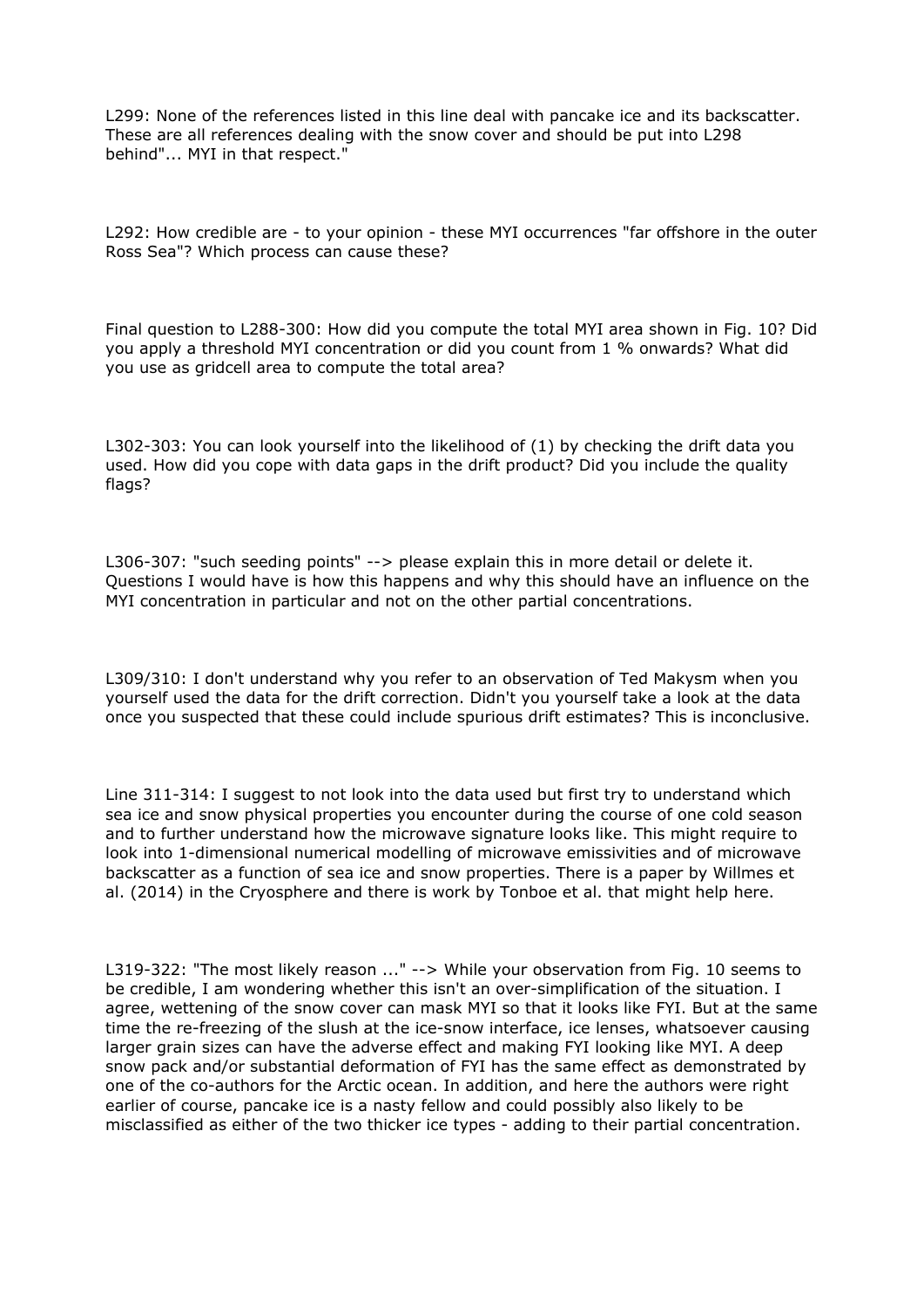L323-326: Two more thoughts on this: Beginning in October the expansion of the Antarctic ice cover stops and the lateral movements switches to a retreat / compaction type. In addition, due to the dispersion the fraction of MYI per grid cell has decreased to a value that is likely not large enough anymore to be adequately detected by ECICE. I am sure this is something you can check in your data. One could hypothesize that computing the total ECICE MYI area is reasonable as long as ECICE is capable to derive the MYI concentration with high accuracy ... which I doubt is the case when the partial concentration has fallen below 30% and when the MYI coverage has dispersed in many small floes embedded in a mixture of YI and FYI.

Also any MYI that has arrived in the MIZ (in the Weddell Sea) is now likely to melt as air temperatures are not cold enough anymore out there to keep it alive. From that point of view I find a rather decay of the MYI area in the September / October time frame not overly surprizing.

L337: "and melt" --> Where did I find examples of these in your manuscript?

L343-344: "The new time series ... outweighs the shortcomings that still exist." --> I do not agree to this statement because of 1) the unmature physical foundation, 2) the vague interpretation of spurious ice type concentrations and 3) the very qualitative evaluation.

Typos / Editoral Comments:

L27: I suggest to look for a more recent paper making this statement, e.g. Kwok 2018 in Environmental Research Letters.

L30: There should be another reference from Parkinson and DiGirolamo from 2022 in Remote Sensing of Environment.

L49: Typo: "...sea ice For ..." --> "... sea ice. For ..."

L79: "existing a ice chart" --> "existing ice chart"

L114: Typo: "coast" --> "cost"

L152/153: Please explain all the mathematical expressions that are used here for the first